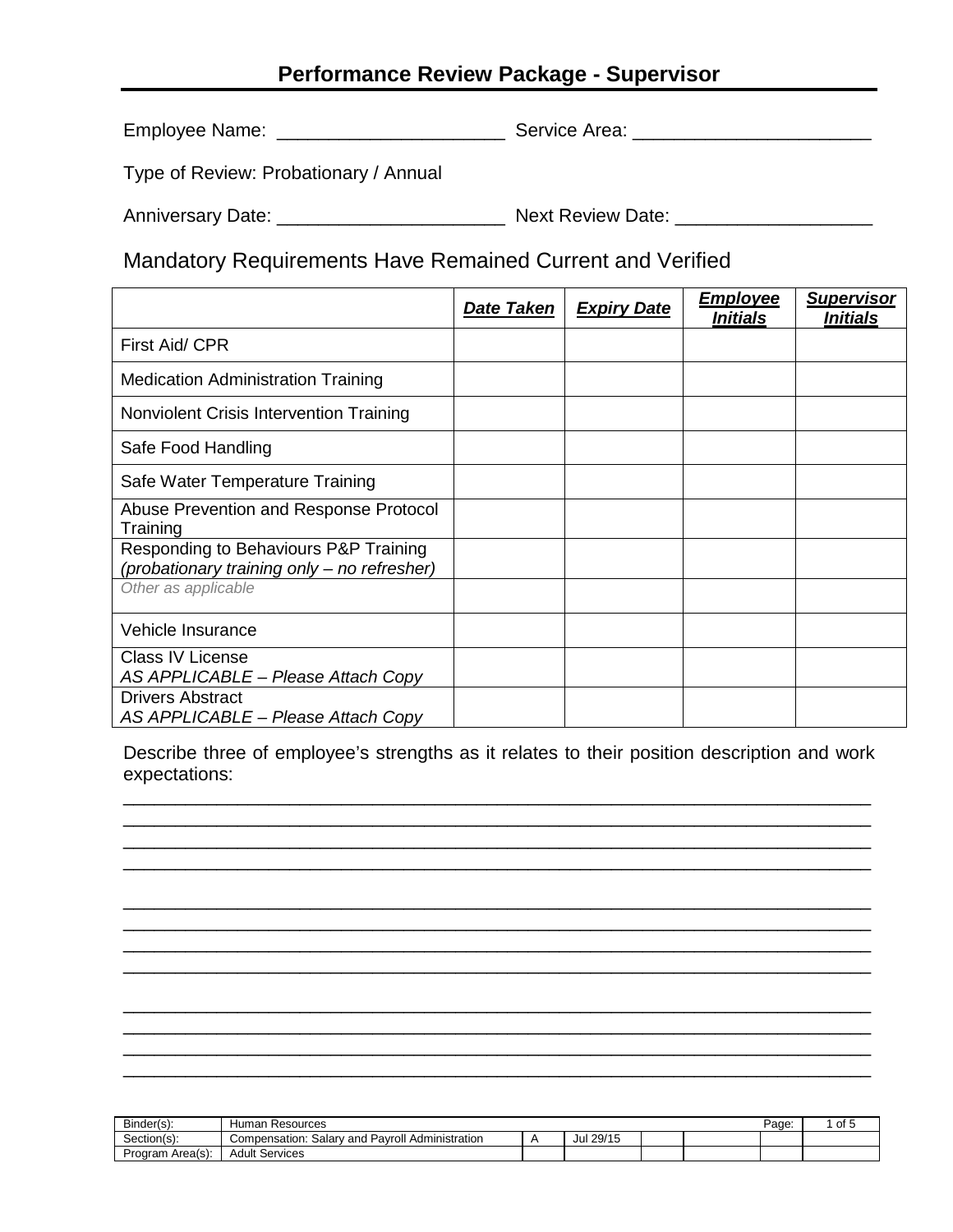Describe three areas employee could improve as it relates to their position description and work expectations:



## **GOAL #1**

What is your goal?

Why are you setting this goal?

| Binder(s):       | Human<br>Resources                                      |               |  | Page | of |
|------------------|---------------------------------------------------------|---------------|--|------|----|
| $Section(s)$ :   | v and Pavroll Administration<br>Salarv<br>Compensation: | 29/15<br>Jul. |  |      |    |
| Program Area(s): | Services<br>Adult                                       |               |  |      |    |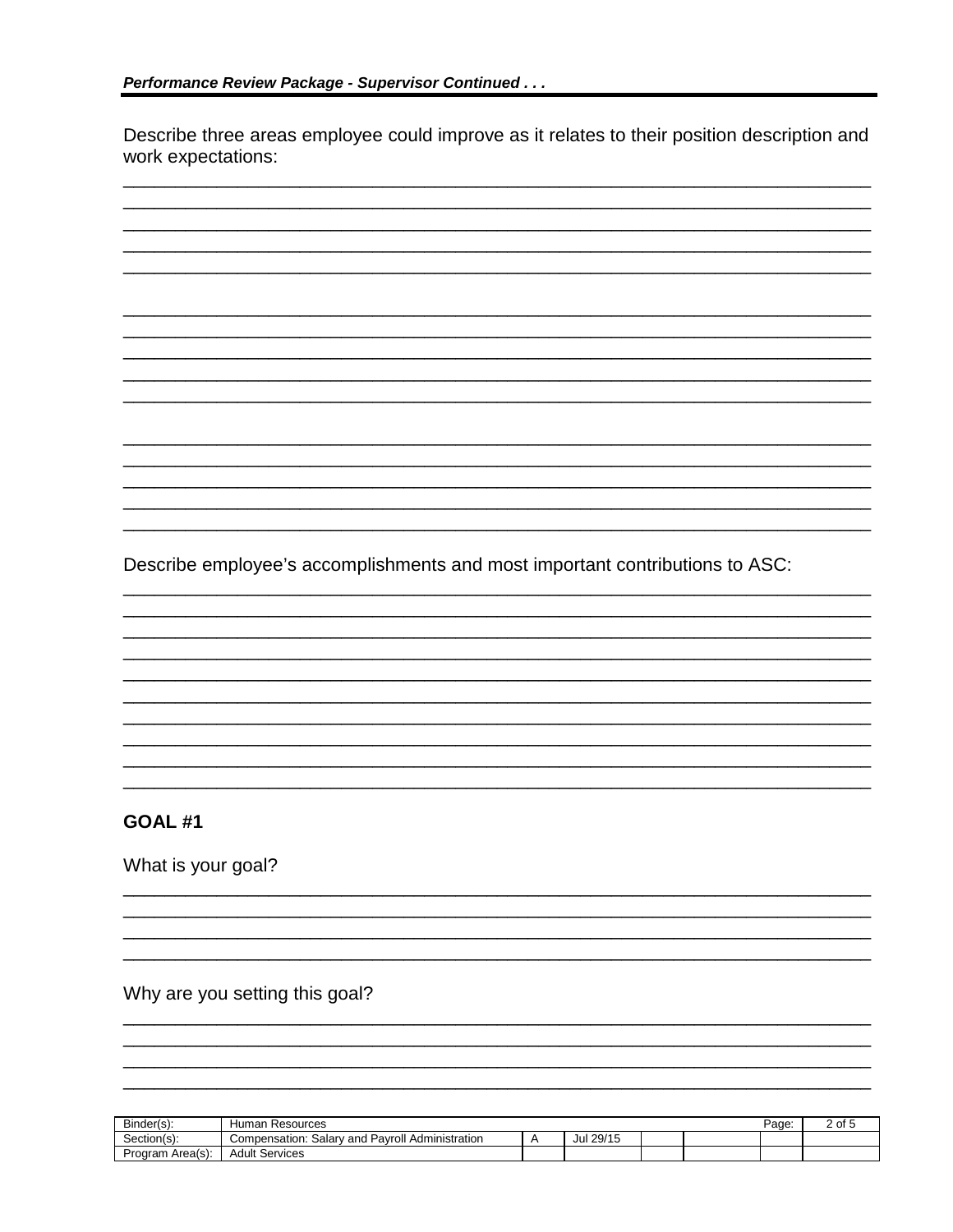How do you plan to reach your goal? How are you going to measure this goal? What is your timeline to meet this goal? GOAL#2 What is your goal? Why are you setting this goal? How do you plan to reach your goal? How are you going to measure this goal?

| Binder(s):       | Human<br>Resources                                            |           |  | Page | $\sim$<br>. ا ا ب |
|------------------|---------------------------------------------------------------|-----------|--|------|-------------------|
| Section(s):      | ' Administration<br>Pavroll<br>Compensation:<br>خalarv<br>and | Jul 29/15 |  |      |                   |
| Program Area(s): | <sup>.</sup> Services<br>Adult                                |           |  |      |                   |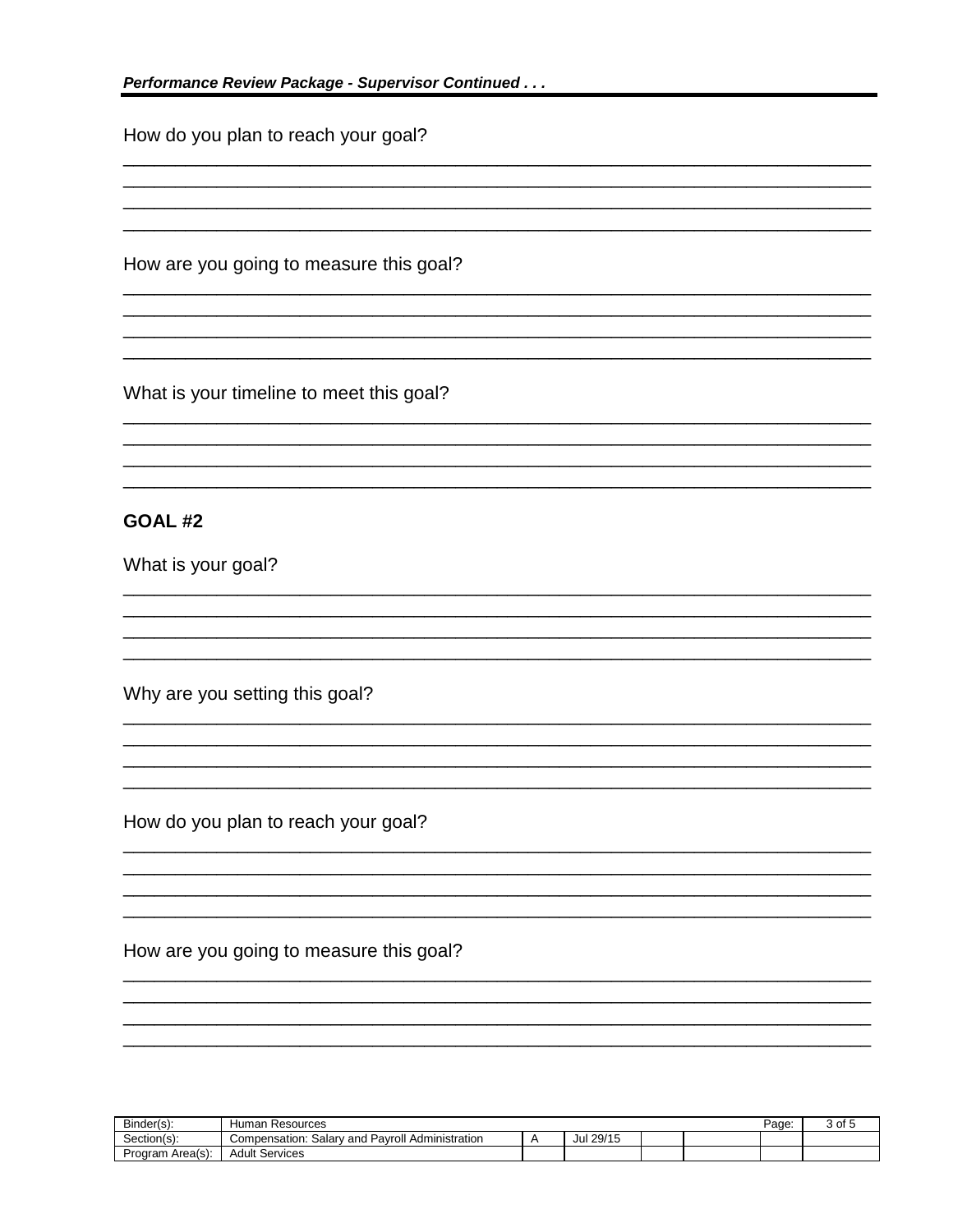What is your timeline to meet this goal?

## GOAL#3

What is your goal?

Why are you setting this goal?

How do you plan to reach your goal?

How are you going to measure this goal?

What is your timeline to meet this goal?

| Binder(s):       | Resources<br><b>Humar</b>                                   |              |  | Page. | ⊹ot |
|------------------|-------------------------------------------------------------|--------------|--|-------|-----|
| Section(s):      | Pavroll<br>Administration<br>salarv<br>and<br>Compensation: | 29/15<br>Jul |  |       |     |
| Program Area(s): | Services<br>Adult                                           |              |  |       |     |